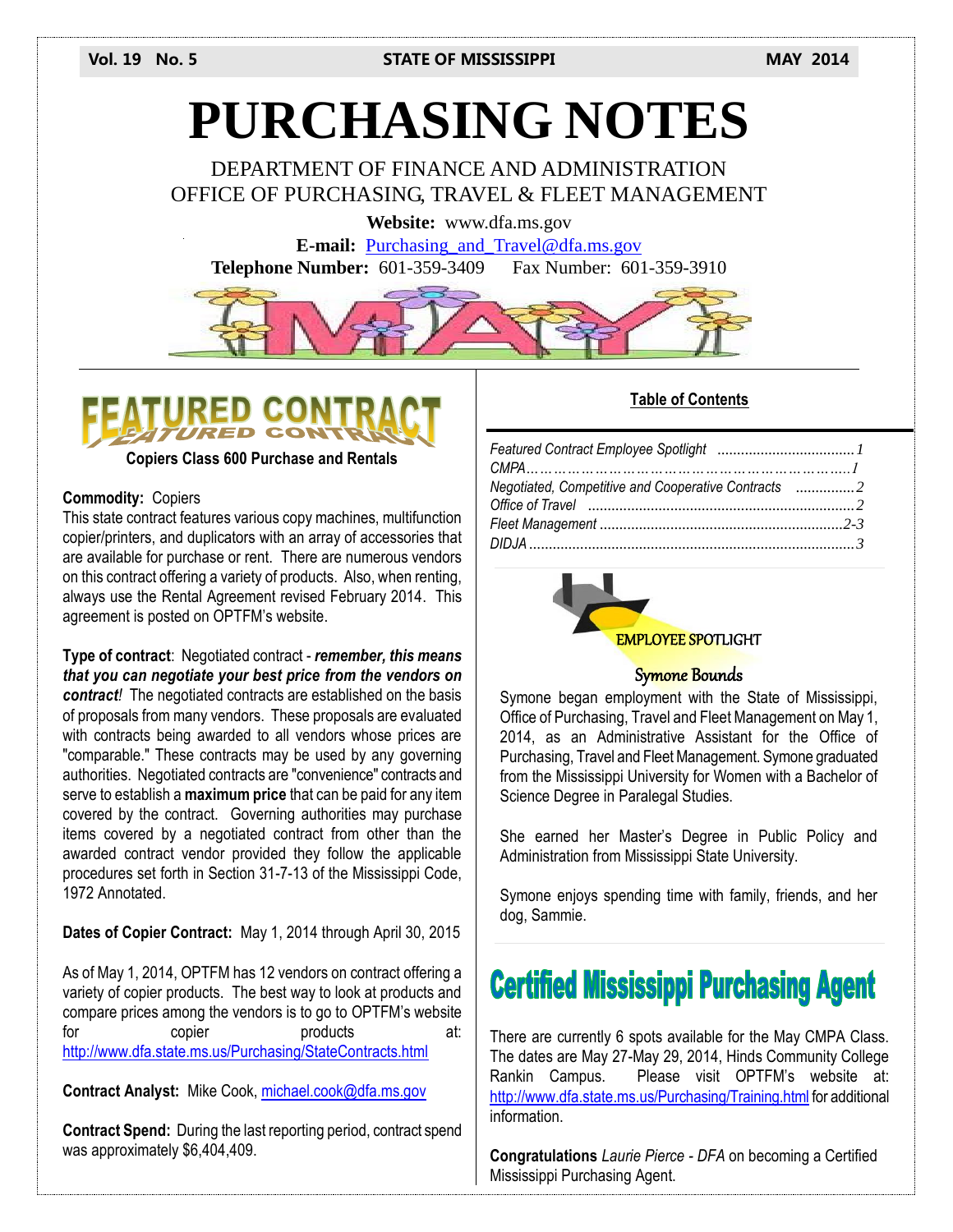#### **PURCHASING NOTES - MAY 2014**

# **Negotiated, Competitive and Cooperative CONTRACTS**

*Negotiated Contract(s) Effective May 1, 2014*

*Class 600 -* Copiers (Purchase and Rentals)

#### *Competitive Bid Contracts Effective May 1, 2014*

- Refrigerant Gases 740-41 Amendment
- Wood Desks and Credenzas 425-22 Extension

# *Cooperative Contracts*

*Effective May 1, 2014*

- *Floor Coverings*
	- Empire Today 5-360-50754
	- Mohawk Industries 5-360-49481
	- Shaw Industries 5-360-43051
	- Tandus Flooring 5-360-21901

*Building Supplies*

- Home Depot 5-150-40805 *Medical Supplies*
- McKesson 5-475-23875
- *Office Supplies*
	- Office Max 5-615-01665

*These contracts are on OPTFM's website at: <http://www.dfa.state.ms.us/Purchasing/StateContracts.html>*

# **Office of Travel**

This month's Travel Notes are regarding the Travel Card Program. To learn more about this program, visit OPTFM's website at:

#### <http://www.dfa.state.ms.us/Purchasing/Travel/Travel.html>

#### **Assistance**

If you have questions or need assistance with your account, you should contact your Program Coordinator, who will then contact Laurie Pierce with the Office of Purchasing, Travel and Fleet Management. The State Travel Office should always be your first point of contact regarding questions and assistance. If we are unable to assist you, we will contact the Bank for you. Note: this does not apply to activating plastic cards. You should call the phone number provided by the Bank and do this yourself or with the help of your Program Coordinator. Normally the last 4 digits of the SSN of the cardholder is the number used to activate the card.

If this does not work, contact your Program Coordinator and ask them to pull a copy of your application. The number written in that field will be the number you will use.

#### **Payment**

At the end of each cycle, the contractor will submit a statement(s) to each Program Coordinator. All balances on the Travel Cards shall be paid at the receipt of the monthly statement; once statements have been reconciled for accuracy. Balances on credit cards shall not be carried over to the next month except on disputed claims and only for the disputed amounts.

#### **Travel Card Spend**

The total spend for the month of March on the Travel Card Program was \$588,088.38. This is excellent news and means the program is growing and working for employees, not to mention saving the state money!

#### **Travel Card Guidelines**

The Travel Card Guidelines have been revised. Please direct your cardholders to the link below for the updated information. A revisions' page in the back of the guidelines outlines the revisions made. For additional information, please click link below:

[http://www.dfa.state.ms.us/Purchasing/Travel/TravelCardGuidelines.](http://www.dfa.state.ms.us/Purchasing/Travel/TravelCardGuidelines.pdf) [pdf](http://www.dfa.state.ms.us/Purchasing/Travel/TravelCardGuidelines.pdf)

## **Fleet Management**

Vehicle manufacturing cut-off dates have been posted on our website. We have also posted information concerning manufacturers honoring the current pricing on 2015 model vehicles. Please check both before ordering your vehicle.

Here is a link to the OPTFM's website: <http://www.dfa.state.ms.us/Purchasing/Home.html>

There have been two (2) MRTL fleet data clean up tasks assigned to agencies:

- The purpose of these tasks was to correct agency fleet data in AssetWorks before the conversion load into MAGIC.
- If the data is not corrected before the data is loaded into MAGIC, the records will produce errors that prevent **the data from being converted**, and agencies will be required to manually load their fleet data.